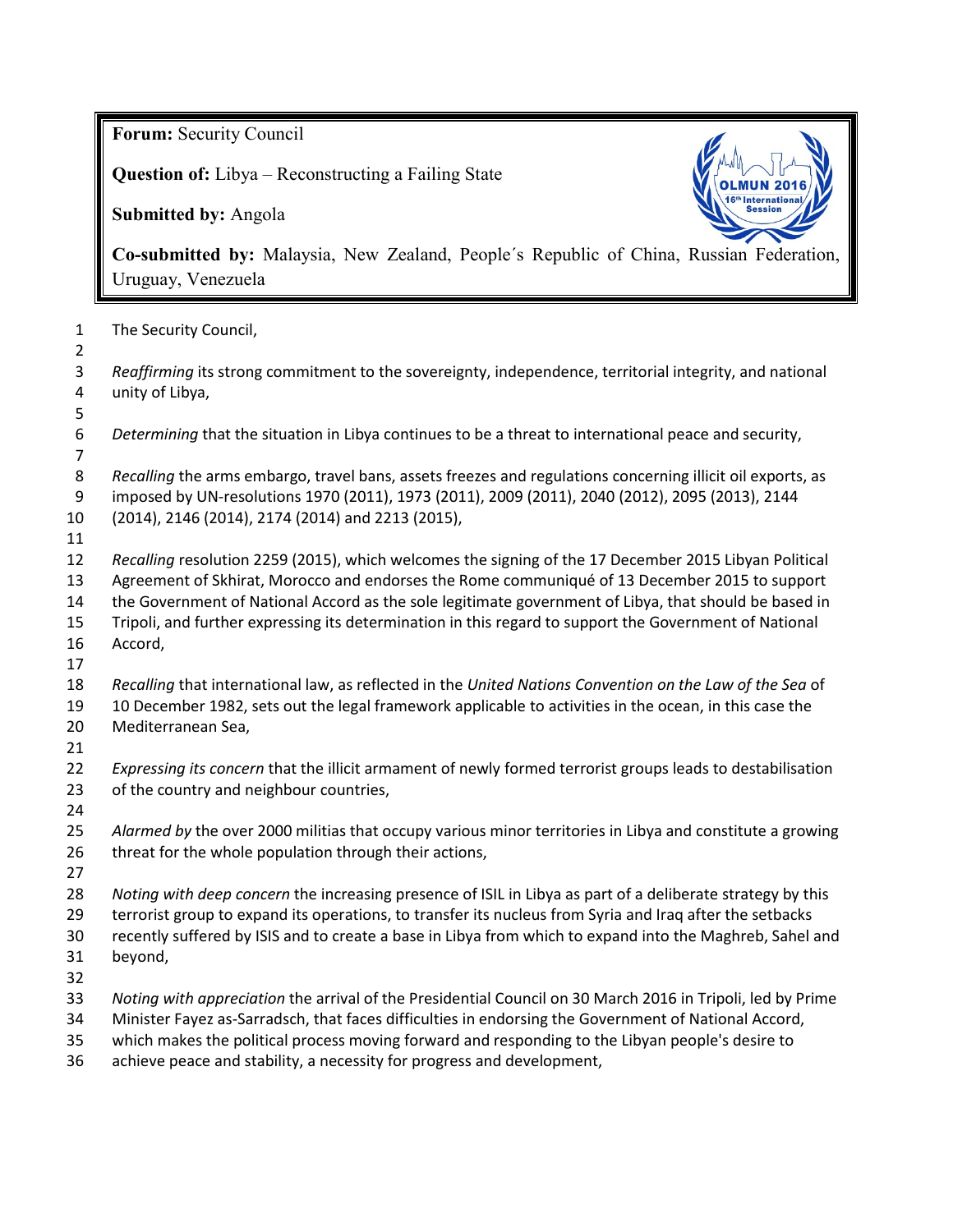| 37<br>38<br>39<br>40                                           | Welcoming the extension of the UNSMIL's mandate for six months as requested by the UN-Secretary<br>General and equally supports the mediation efforts of Special Representative Martin Kobler for a<br>peaceful solution to the Libyan crisis; |                                                                                                                                                                                                                                                                                                                                                                                                                                                                                                                                                                                                                                                                                                                                                                                        |  |  |
|----------------------------------------------------------------|------------------------------------------------------------------------------------------------------------------------------------------------------------------------------------------------------------------------------------------------|----------------------------------------------------------------------------------------------------------------------------------------------------------------------------------------------------------------------------------------------------------------------------------------------------------------------------------------------------------------------------------------------------------------------------------------------------------------------------------------------------------------------------------------------------------------------------------------------------------------------------------------------------------------------------------------------------------------------------------------------------------------------------------------|--|--|
| 41<br>42<br>43<br>44                                           | Fully alarmed by the growing influx of migrants and refugees that embark on the dangerous journey<br>across the Mediterranean Sea from Libya to Europe and also by the enormous number of internally<br>displaced persons in Libya,            |                                                                                                                                                                                                                                                                                                                                                                                                                                                                                                                                                                                                                                                                                                                                                                                        |  |  |
| 45<br>46<br>47                                                 | Deeply disturbed by the actions of parties which violate human rights and put the security of civilians in<br>Libya in great danger,                                                                                                           |                                                                                                                                                                                                                                                                                                                                                                                                                                                                                                                                                                                                                                                                                                                                                                                        |  |  |
| 48<br>49                                                       |                                                                                                                                                                                                                                                | Acting under Chapter VII of the Charter of the United Nations;                                                                                                                                                                                                                                                                                                                                                                                                                                                                                                                                                                                                                                                                                                                         |  |  |
| 50<br>51<br>52<br>53                                           |                                                                                                                                                                                                                                                | 1. Encourages all relevant parties and regional stakeholders of the conflict to participate in a<br>dialogue and stimulate having negotiations to clarify the situation, in this regard also to resolve<br>the institutional and political crisis on the basis of the Libyan Political Agreement;                                                                                                                                                                                                                                                                                                                                                                                                                                                                                      |  |  |
| 54<br>55<br>56                                                 |                                                                                                                                                                                                                                                | 2. Urges the responsible Libyan leaders to advance the political process in Libya for applying a<br>spirit of inclusiveness, determination and good will;                                                                                                                                                                                                                                                                                                                                                                                                                                                                                                                                                                                                                              |  |  |
| 57<br>58<br>59<br>60                                           | 3.                                                                                                                                                                                                                                             | <b>Further urges</b> all parties in this war to<br>respect human rights and international humanitarian law and therefore<br>a.<br>allow immediate access for international human rights monitors;<br>b.                                                                                                                                                                                                                                                                                                                                                                                                                                                                                                                                                                                |  |  |
| 61<br>62<br>63<br>64<br>65<br>66<br>67<br>68<br>69<br>70<br>71 | 4.                                                                                                                                                                                                                                             | Supports the maintenance of the arms embargo for all parties until an effective government is<br>established in Libya and state authority is present all over the country, in order to avoid<br>weapons continuously being smuggled to militias and terrorist groups across the region,<br>considers exemptions by the Security Council Sanctions Committee in a case by case<br>а.<br>approach,<br>b. requests the Sanctions Committee being responsible for the enforcement of the arms<br>embargo imposed on Libya, codified in Resolution 1970 (2011), to approve the exemption of<br>the embargo for the Government of National Accord and its military forces, so this<br>government has the instruments to enforce military stability and guarantee security for its<br>people; |  |  |
| 72<br>73                                                       | 5.                                                                                                                                                                                                                                             | Calls for the UNHCR to maintain delivering aid for migrants in Libya;                                                                                                                                                                                                                                                                                                                                                                                                                                                                                                                                                                                                                                                                                                                  |  |  |
| 74<br>75<br>76<br>77                                           | 6.                                                                                                                                                                                                                                             | Further recommends a broadening of the UNSMIL's mandate to put an end to the exploitation<br>of national resources and to ensure that the Libyan people on this issue can decide upon their<br>own resources;                                                                                                                                                                                                                                                                                                                                                                                                                                                                                                                                                                          |  |  |
| 78<br>79<br>80<br>81<br>82<br>83<br>84                         | 7.                                                                                                                                                                                                                                             | Suggests that foreign military forces, e.g. forces of the African Union and, if necessary, forces of<br>UN member states to<br>help training the Libyan army to use the weapons requested from the UN, so the Libyan<br>a.<br>Government is able to counter jihadi groups like Da'esch or Ansar al-Sharia and generate<br>security and stability,<br>b. further support the country with reconstruction aid especially in regained territories to<br>stabilise these regions by                                                                                                                                                                                                                                                                                                        |  |  |